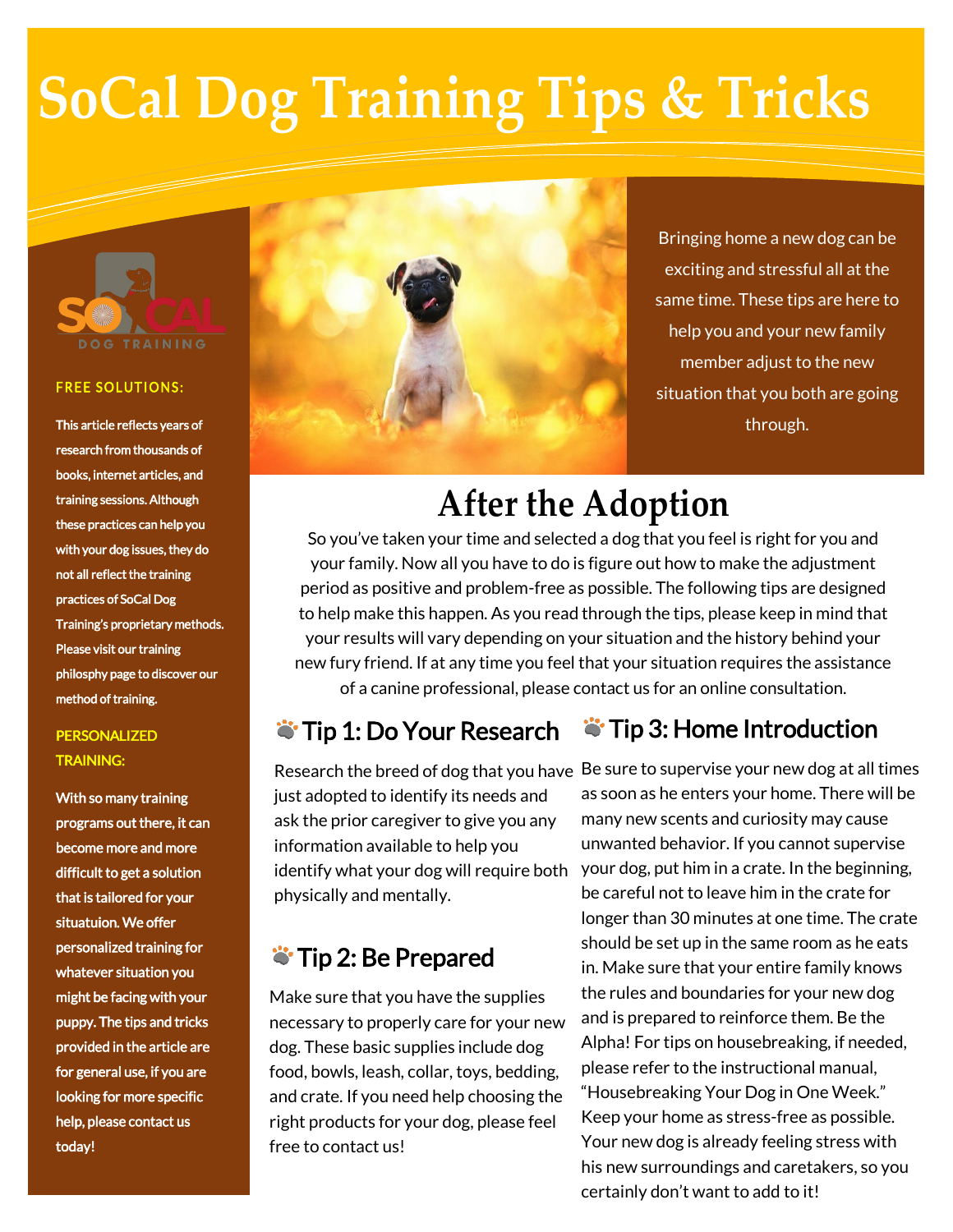# **SoCal Dog Training Tips & Tricks**



#### **FREE SOLUTIONS:**

This article reflects years of research from thousands of books, internet articles, and training sessions. Although these practices can help you with your dog issues, they do not all reflect the training practices of SoCal Dog Training's proprietary methods. Please visit our training philosphy page to discover our method of training.

### PERSONALIZED **TRAINING**

With so many training programs out there, it can become more and more difficult to get a solution that is tailored for your situatuion. We offer personalized training for whatever situation you might be facing with your puppy. The tips and tricks provided in the article are for general use, if you are looking for more specific help, please contact us today!



Bringing home a new dog can be exciting and stressful all at the same time. These tips are here to help you and your new family member adjust to the new situation that you both are going through.

# **After the Adoption**

## **Tip 4: Behavior**

Don't automatically assume that your new dogs' perfect behavior or his horrid behavior will stick with him for the rest of his life. Typically, your new dog will have an adjustment period of 3 - 4 weeks. During this time, he will display all kinds of behavior that will be new to you and possibly to him. Understanding why your dog is behaving badly is crucial to identifying the problem, correcting it, and preventing it from happening again. Don't let your guard down if your dog is behaving perfectly - it may not last!

## **S** Tip 5: Identifying Stress

Here is a list of stress-induced behavioral issues: excessive barking, biting, attachment to one family member; shyness and insecurity towards others, jumping, pawing, pacing from one end of the room to the other, lunging at or intolerance to other animals or strangers, inability to be left alone for short periods of time. If you identify these behaviors in your new dog and they have been present for more than three weeks please contact us for a consultation.

## **Tip 6: Training**

Training your new dog is essential to ensure that good behavior continues, or that undesirable behavior is stopped. Training your dog will help ease his anxiety because he will know the rules and know that he can depend on you for his continuing care. Contact us for an online consultation to see how we can help train your furry friend into a perfect companion!